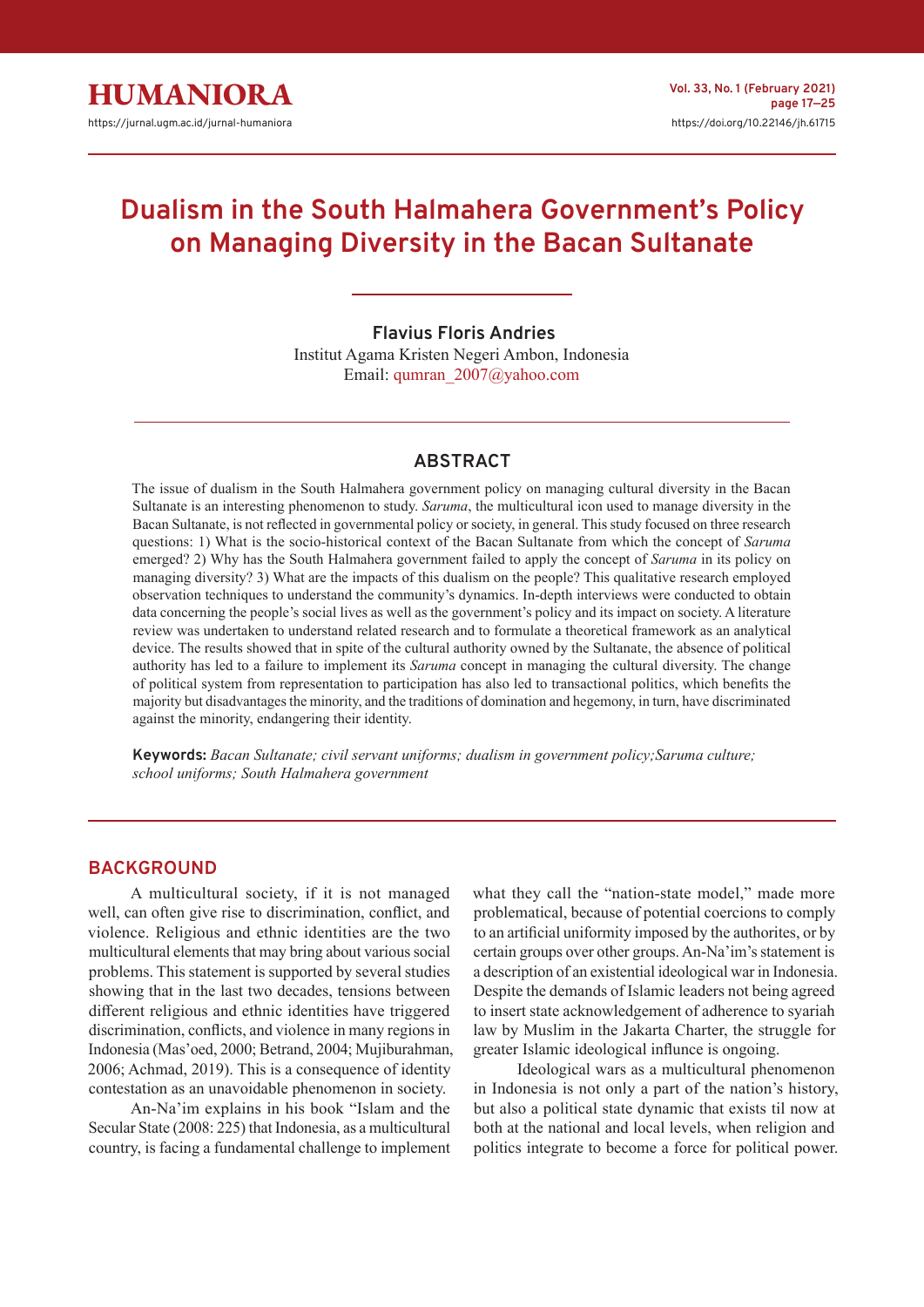This can be seen in the emergence of various religious parties on both the national and local political stages. In the local political context in South Halmahera, the Bacan Sultanate that governs the region was tolerant and inclusive to the other ethnicities and communities since the inception of "*Saruma* tradition." However, since the Social Justice Party (*Partai Keadilan Sejahtera -PKS*) came into power with an ideology : 1) that draws on Islam as a solution to national and state life. 2. Sees a transformative power in Islamic teachings and values in rebuilding the people and the nation in all sector. 3. The power of Islam pioneer and build cooperation with others but at the same time enforcing an Islamic system and its values bless the universe. 4. The accelerator in making civilian society in Indonesia. There are some historical facts to support the opinion, for example, that a Christian state flag raiser should wear a veil (Andries, 2019: 10), students and civil servants must wear Islamic uniforms, and other government policies.<sup>1</sup>

The above description shows the social context of South Halmahera, particularly the Bacan Sultanate. On one hand, Bacan, with its cultural concept of "*Saruma*," seeks to maintain the diversity existing in the society. On the other hand, several government policies tend to be intolerant toward minorities. Therefore, the problem to be addressed in this research is place of the *Saruma* tradition to maintain the diversity in the Bacan Sultanate in South Halmahera. This research raises the issue of the dualism of the government's policy in managing diversity in the multicultural context of South Halmahera. The research questions are: 1) What is the socio-historical context of the Bacan Sultanate from which the *Saruma* concept emerged? 2) Why has the South Halmahera government failed to apply the concept of *Saruma* in its policy for managing the existing diversity? 3) What are the impactsof this dualism?

It is important to discuss the three questions in this article because diversity, on one hand, is the wealth and strength of a nation to raise a sense of togetherness. When badly managed, on the other hand, it triggers conflicts and violence that tear at social cohesion. In other words, diversity potentially makes adivison between the majority and the minority where the majority exercise cultural domination and hegemonic. The majority, in sociopolitical terms, is stronger than the minority making for a phenomenal identity problem and an important object of research.

## **RESEARCH METHOD**

The research took place in the Bacan Sultanate, South

Halmahera District, North Maluku Province in 2018. To answer the research questions listed above, a qualitative method with various techniques was used. An observation technique was used to understand the dynamics of people's live in the Bacan Sultanate. In-depth interviews with some politicians from the political parties (*Partai demokrasi Indonesia perjuangan, -PDIP, Partai Gologan karya -Golkar, partai nasional Demokrat-Nasdem), Partai Keadialn Sejahtera -PKS, and Partai Persatuan pembangunan- PPP*) were used to collect information on their views and responses to the local government's *Sharia*-based policy on uniforms for schools and for female civil service employees. Another source who was interviewed included the Secretary of Education of the South Halmahera District whom the Vice regent (*wakil Bupati*) had recommended. The data needed was the background the in determining a policy on uniforms. Teachers and students were also interviewed for confirmation. Religious leaders, Muslim and Christian, were questioned about managing diversity. The data were analyzed using a cultural studies approach to investigate and criticize social facts and the ideology behind every policy in relation to the study of identity politics from which domination a rises, the hegemony that creates discrimination against minority groups's rights.

### **FINDINGS AND DISCUSSION**

#### **Bacan Sultanate and Multiculturalism**

The Bacan Sultanate has long been an area with different ethnicities and tribes. According to an interview with one informant, the Bacan Sultanate consists of various tribes and Bacan has become an inclusive sultanate. In the 1800s, Sultan Gahral Ardiyansah invited people from Sanger, Maluku Tenggara, and Ambon to cultivate its soil and to teach agricultural techniques. The Sultan gave them a place to live and treated them the same as the natives. This informant said that the Sultan had a philosophy that let Islam, Christianity or other religions alone, believing that even ants were his people. This shows that the Sultan treated all people the same and if there were any problems, they would be discussed together. This is a form of accommodative politics implemented by the Sultan showing how he led lead of his people.<sup>7</sup>

Based on recent data, the Bacan Sultanate consists of 20 ethnicities. According to one of the palace's figures, the current Sultan always respects and protects all of his multicultural communities. This Sultan, who is a pious Muslim, has given land to his Christian communities to build a church in the Bacan area nearby the palace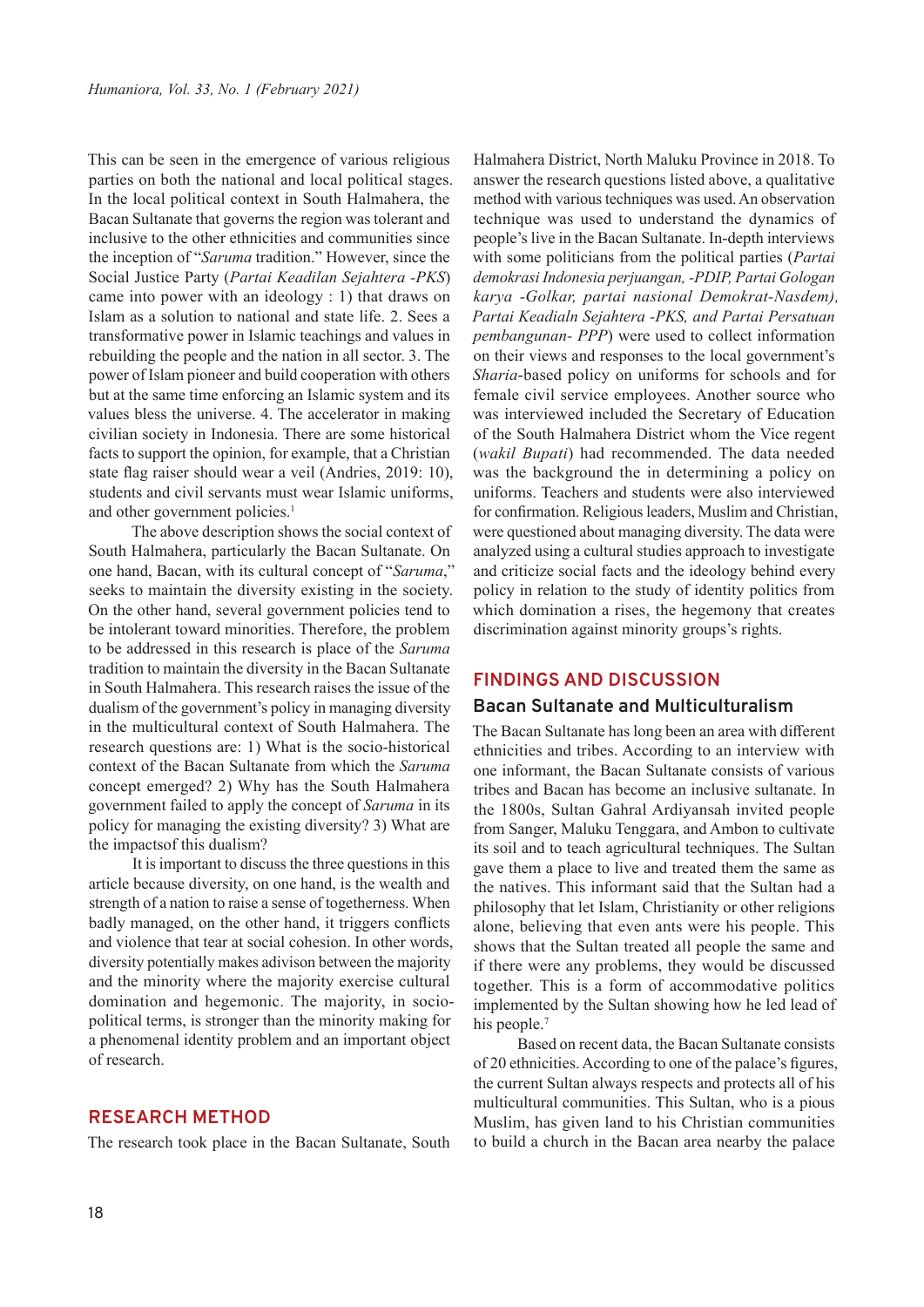(Labuha).<sup>8</sup> Historically in Labuha there has existed a mosque, a Christian church, a Catholic church, and a Pentecostal church.

> The Bacan Sultan, since long ago, always respects diversity or multiculturalism. The arrival of Christian communities is respected and they were even given land to build a place to pray. The Christian and Catholic churches in Labuha were built during the colonial era.<sup>9</sup>

It is seen that the Sultan, as a political and cultural leader at the time, ran what would be called in modern terminology (Taylor, 1994) "a multicultural policy" that highlighted the aspects of cultural recognition, equality, and equity towards the other identities in the Bacan Sultanate. Despite minority status, Sanger and Ambon were given spaces and places to show their identity and existence as Christians. Here, the Sultan, as a political and cultural leader at the time, truly understood the Islamic values that respect human rights (QS 5: 32) and other religions (QS 2: 256). The Sultan's policy is an appreciative form of religious freedom. This is what Rahman says about the essence of human rights according to Islam as a high appreciation of the value of equality (Rachman, 1980:45). The existence of churches in the Sultanate palace is evidence of the implementation of Islamic values and this also shows the multicultural policy implemented by the Sultan. This is similar to Farelly 's view (2004:43):

> Multiculturalism is not about difference and identity, but about those that are embedded in and sustained by culture, that is a body of beliefs and practices in terms of which a group of people understand themselves and the world and organize their individual and collective lives.

In other words, multiculturalism emerges as a response to the fact of diversity in society (Karengga, 1997: 196; Heywood, 2002: 119). This is what appears in the Bacan Sultanate in South Halmahera. The purely Islamic identity of the Sultanate when faced with other religious identities in a diverse context embraced inclusiveness. Accordingly they can live together peacefully and share the same "Sultanate" space.

# **South Halmahera in the Context of Political Election: From Representation to Participation**

The change to a post-New Order political system in Indonesia, from representation to participation, led to transactional politics as the individual had complete and full rights to choose political affiliation. This political system is intended to strengthen democracy at the local government level and to ensure equality of citizen rights in safeguarding and strengthening national democracy (Raharusun, 2017: 7). According to Rousseau, the concept of participation in democracy emphasizes individual participation in the political process (Mariana, 2017: 90).

Identity politics, in this context, would thrive and turn into a political device. It does not mean that identity politics in Indonesia is a new phenomenon. Romly stated that although suppressed by the authoritarian government, ethnic and religious, even tribale or regional, identities had colored the history of politics and democracy in Indonesia (Romli 2019: 79). As the regime in power and politics changed, the political system. And identity politics, both ethnic and religious, became elements of political power that were made use of in both national and local contests. According to Romli, ethnic and religious identities are two forces that have carried politicians to success (Romli, 2019: 86; Yusuf et al. 2015: 15-26).

The political success of PKS in the local political stage in South Halmahera exemplies the power of ethnicity and religion discussed. The ethnic identity politic returned a religion-based party as the winner of the local political contestation. Ideologically, PKS declares itself as a preaching party that struggle for Islam as a solution for life. This has become a transformative power to accelerate the implementation of Islamic values and teachings in Indonesian civil society that embraces cooperation with those of like mind in order to strengthen Islamic values and a system that is *rahmatan lil alamim* (beneficial for all) as.<sup>10</sup> This vision of PKS accords with the statement of an informant, H, from the PKS party who said that the vision of PKS is developed on a religious and nationalist basis and that the ideology of *rahmatan lil alamin* (beneficial for all) is foundation.<sup>11</sup>

This ideology becomes an umbrella for the party system at both the national and local level. Under the ideology of Islam, PKS interacts with society in the form of proseltyzation. This party has five supporting elements: the Indonesian Islamic Proseltyzing Council (Dewan Dakwah Islamiyah Indonesia -DDII), Campus Prozeltyzing Institution Activity (Aktivis Lembaga Dakwah Kampus -LDK), Alumni of Middle-East Higher Education, and Pesantren Alumni. Those elements work hand in hand to strengthen PKS role and function. In order to implement the party's strategy and to enter the parliamentary system, PKS promotes a clean parliamentary issue and is in favor of society's interest.<sup>12</sup>

An informant in South Halmahera stated that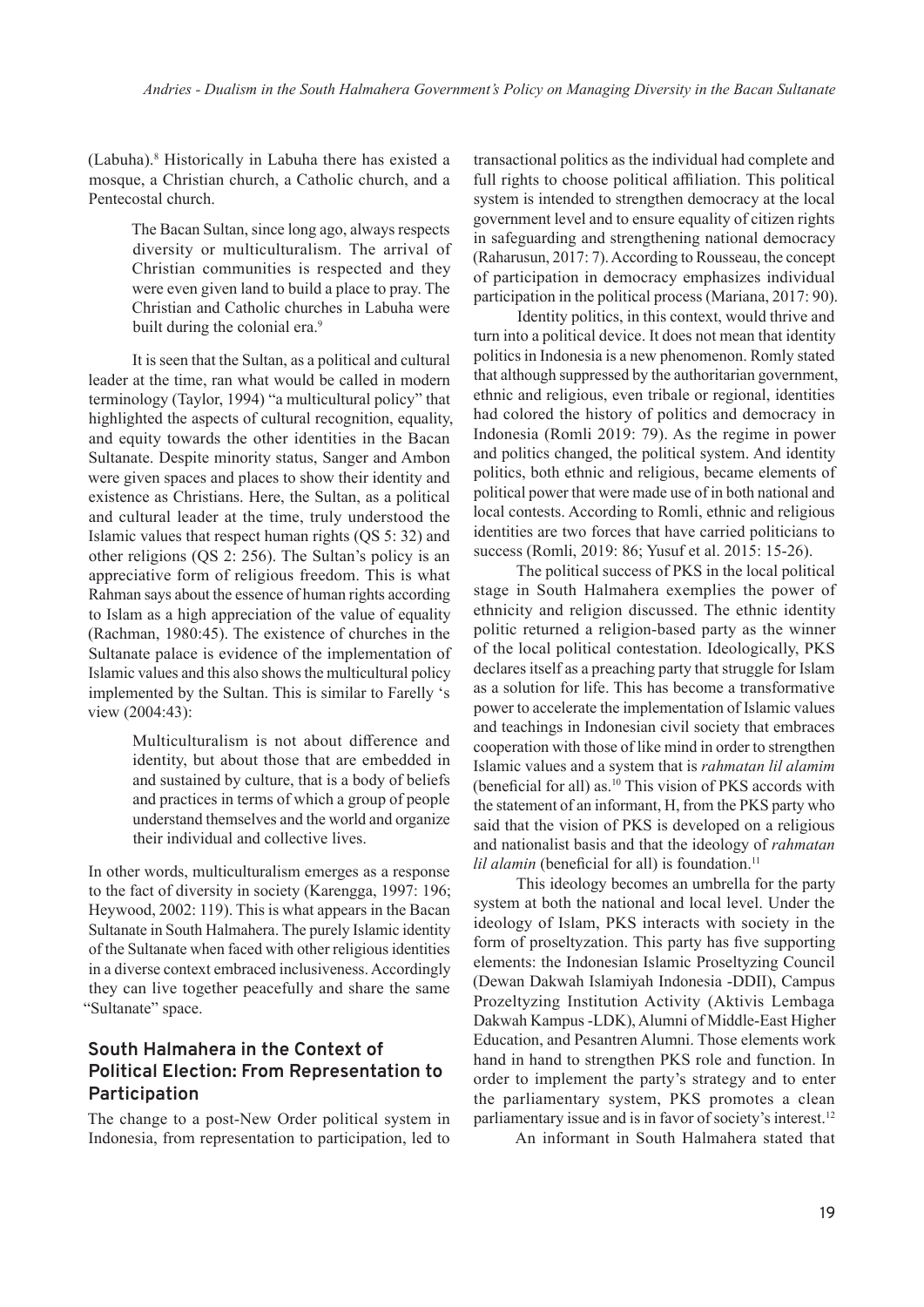the PKS jargon "clean, caring, and professional" is catchwords to implements the concept of *rahmatan lil alamin* in the context of party and parliament.<sup>13</sup> This jargon enables politicians a chance to attract members of non-Islamic communities to join PKS as legislative candidates. Basyir recorded that in 2004, PKS accommodated more than 30 non-Muslim candidates and PKS also recruited non-Muslims as members. This is shown in the inauguration of the PKS Regional Executive Council (*dewan pengurus daerah*-DPD) in Piniai on June 5, 2002 in which the members were mostly Christians. Moreover, PKS also gave a chance to Hindus to become legislative members through the National Consultative Conference (*Musyawarah kerja nasional* -MUKERNAS in Bali (Basyir Ach, 2014).

In its political contestations, PKS with its religious ideology became more and more pragmatic in order to achieve power and authority. The ideological borders became less clear when all the parties were competing to win the regional heads of Government election (*pemilihan kepala daerah* -PILKADA). This strategy of widening its appeal to non Muslim voters was successfully applied so even though PKS is based on Islamic ideology, it received much support from non-Muslim voters. However, when it won the political fight and received power and authority, the spirit and motivation of its Islamic ideology return manifesting itself in its approach to cultural diversity. This situation happened in South Halmahera. Winning the game is the target. Then, to achieve the target it is acceptable to use all capital including symbolic capital such as the concept of the Tobelo-Galela tribes. But, after winning the game, the arena is changing. This is what the non-Muslims felt who had previously voted for the PKS candidate for local leader and other political actors from Islamic based parties. The implementation of policy does not consider the philosophy of "*Saruma*" that hads been the main conceptual drivers of the Bacan Sultanate in managing diversity. They PKS has instead implemented a religious based policy. This phenomenon, in Bourdieu sociological concepts (2002: 109-110), is called a strategic game in an arena which results in and results from a habitus of the party dynamic or the political actors. As Bourdieu said (2010:72; 1993:44), the dynamic sociological context in the governmental political system shows the dynamic habitus. This habitus, which results from and results in, is highly dependent on social life and the structure that structures and is structured by its social world. Praxis and the consequence of the dynamic habitus in a political struggle is described by the following informant's statement:

The Islamic actors that we voted for in the local

election do not care about or pay attention to the Christians' interests after winning the political arena in the local election.<sup>14</sup>

This statement reflects disappointment towards political practices in South Halmahera. The strategic game and the dynamic habitus finally showed a negative image, as an informant states:

> That's enough in three periods of local leader elections we chose regents from the PKS party who are, in fact, fanatical.<sup>15</sup>

The disappointment in the political choice is a consciousness that emerges from a changed sociological reality, an awareness of a fanaticism because PKS policies do not accommodate all social groups.

PKS success in winning three successive election is an interesting phenomenon, while other Muslim polical actors or candidates, although supported by other Islamic or nationalist parties, lost and could not compete with those from PKS. Catchwords such as "justice", "welfare", "clean", "caring", and "professional" disappear with the rise of partiality towards certain religious identity groups, as stated by the above informants. The arena structure changed again where partiality was no longer felt by non-Muslim voters. This Corresponds to Bourdieu's Theory (1993:44) about arena dynamics, that they always change and are determined by the position of the agent. In other words, before winning the game, an agent should be able to accommodate all political instruments, but when achieving power the authoritative structure the power structure determine the course. The economic, social, and cultural capital are in the ruling party's hand, thus the structure of the is structured by this agent.

# **Dualism in the South Halmahera Government Policy on Managing Diversity after the New Order Era**

#### *Saruma Culture as a Symbol of Unity in Diversity*

 After the New Order era, there have been several ethnic and religious conflicts in Indonesia such as in Poso, Sambas, Maluku, and many other places (Maso'ed, 2000; Betrand, 2004; Mujiburahman, 2006, Kadir, 2019).This also happened in Bacan South Halmahera. Christian communities evacuated from Bacan to an evacuation area to save themselves from the conflict. Moreover, all churches in Labuha, the Sultanate area, were destroyed and burned. An informant shared information in an interview that these people were evacuated by a warship to Seram Island in Maluku province.<sup>16</sup>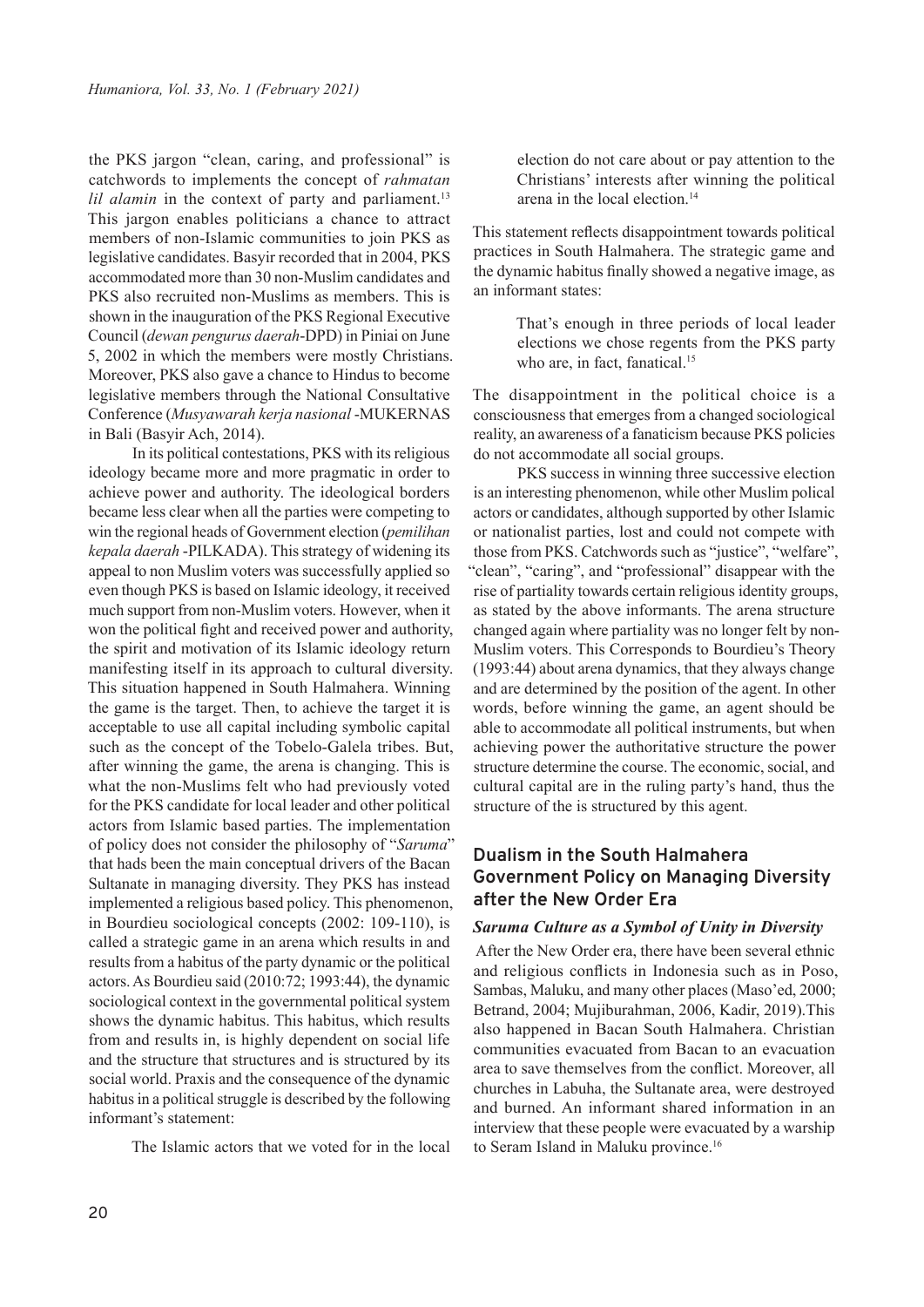After tensions abated, Christian communities finally went home to Bacan andworked to re- establish their socio-religious and cultural lives. Churches were rebuilt and social activities were back to normal. Together with the government of South Halmahera and the cultural leaders, the people of Bacan made a new agreement called "*Saruma*" culture. An informant who is part of a noble family said:

> *Saruma* culture is a social identity of the Bacan Sultanate society that has actually existed since a long time ago. This culture was already developed by Sultan Gahar by inviting many people from Sanger, Ambon, and Saparua to work in Bacan, and the Sultan provided them a place to live in the area of the Sultanate. This has inspired the government of South Halmahera and the Sultanate to bring back the spirit of togetherness and live peacefully with Christian communities after the conflict, and make it the identity of the Sultanate and the South Halmahera government.<sup>17</sup>

The informant acknowledged that *Saruma* culture, which means living in one house or living together, is a heritage that was created long ago by previous Sultan and this culture is trying to revive after the conflict to strengthen the socio-cultural cohesion of the South Halmahera society. At the same time, this culture also becomes their identity. This *Saruma* culture confirms that both the Sultanate and the Muslim in society should be accommodative and tolerant to the Christians.

The *Saruma* culture also relates to the Tobelo-Galela, the dominant tribes in South Halmahera. In both tribes, there are Muslims and Christians. The *Saruma* culture is a form of social capital that bonds different ethnicities and religions in the Bacan Sultanate. Putnam discusses that social capital in the form of various integrated social groups may result in a civic engagement that determines social stability and government effectiveness (Putnam, 1993: 163-169). Thus, the *Saruma* culture is a form of civic engagement as well as social capital for the Bacan Sultanate communities to live together in diversity. The role of the Bacan Sultanate in reviving the *Saruma* culture after the conflict was significant. As cultural agents, they have a stake in growing a new order of life in the heterogenous society post conflict. This is in keeping with what Varshney (2002: 3) says about the important role of communtiy leaders or figures to prevent conflict escalation between Hindus and Muslims in India. In South Halmahera, the cultural concept was chosen and adapted by the local government in managing social life, although finally the *Saruma* culture has become only

political window dressing for the government because the cultural values of this culture do not appear in its recent policies.

## *Uniformity of Culture in Policy in Formal Institutions*

After the New Order era, the government formulated a new policy regarding school and office uniforms. All students from elementary school to senior high school should wear long sleeved shirts for boys and girls, long skirts for girls, and trousers for boys. The same policy applied to civil servant , including for teachers.

According to information from an informant, the use of Islamic-nuanced uniforms, based on the instruction by the local education department, had to be strengthened by an official rule to legitimize the policy.<sup>18</sup> But, according to the Secretary of the local Education Department, there is no official rule with regard to uniforms.<sup>19</sup> Therefore, there is a controversy between the two sources of information. This shows that there is something hidden by the civil apparatus. The Secretary promised to give physical proof of the uniform regulation, but until the end of this research, he never fulfilled his promise while offering many reasons and saying his staff was preparing it.<sup>20</sup> Another example is the rejection by the Vice Regent, one of the policy makers, to be an informant for this research . This kind of attitude leads to a judgement that there is an effort to hide the social fact of a multicultural phenomenon in South Halmahera society. One of the facts of the government policy in South Halmahera, which is indicated of fanaticism and intolerance to minorities, is to force female Christian students who take a part in the national flag raising ceremony, to wear a hijab (Andries, 2019: ). This exclusory attitude of the government toward minorities can be seen in the following informant's words:

> When the minority groups sought financial assistance from the government, the government often responded negatively. The proposals for financial assistance by minority groups are often rejected. Based on the information of a politician, when a certain religious organization made a proposition for financial assistance of the government, the regent agreed in the beginning, but then when the proposal was made to the treasurer, he said there was no money.<sup>21</sup>

This information shows that the social arena in South Halmahera, specifically in Bacan, subordinates the minority position and their rights to access public services do not become priorities. Minority groups become a second class community treated unequally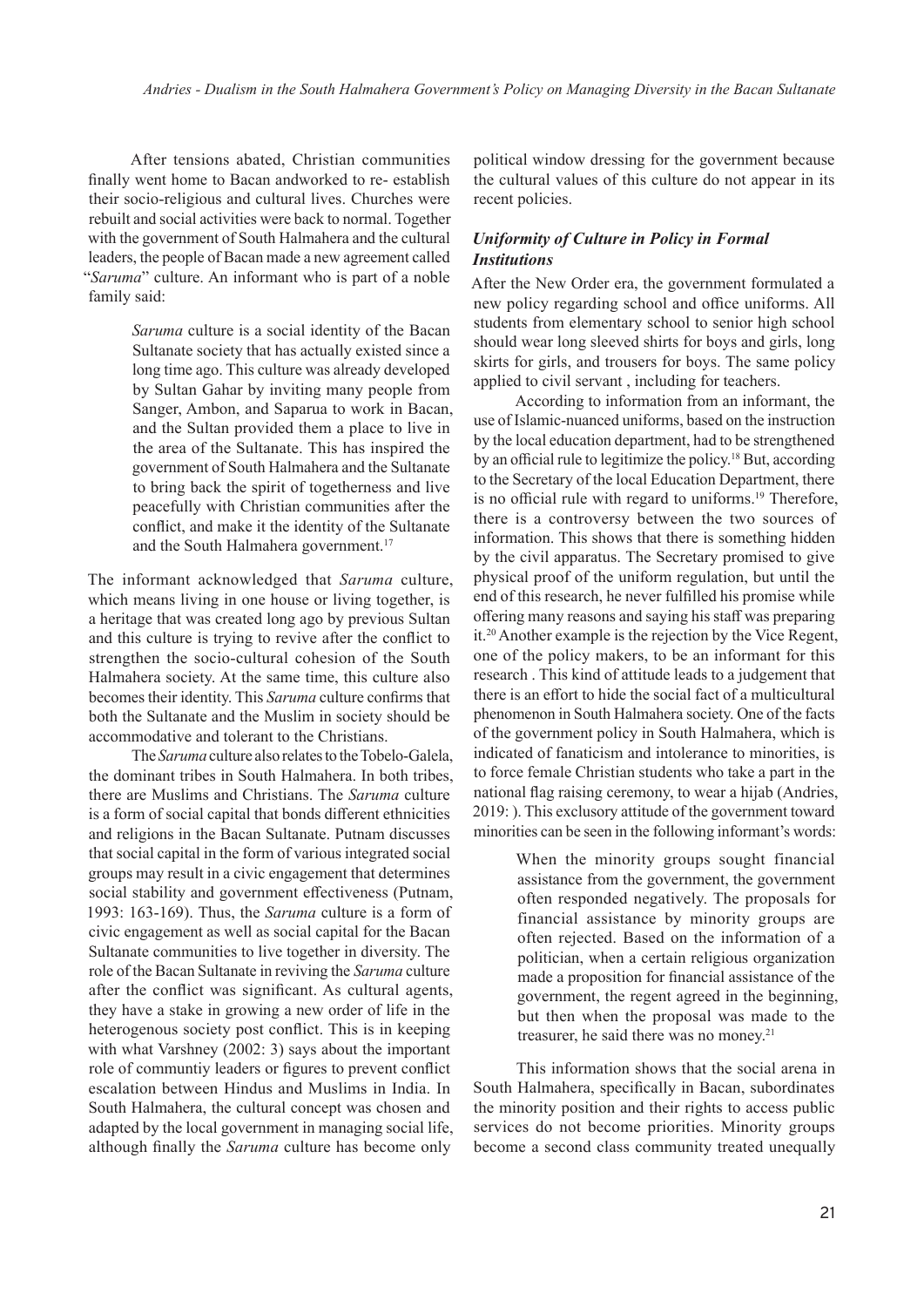by the state. According to Taylor (1994), this is a form of denial of the minority's existance that can be called unrecognition, inequality, and inequity. Therefore, s characteristic of public service in the social political arena of South Halmaherais that it does not support the concept of multiculturalism. In fact, it shows rulling groups domination and hegemony that represent symbolic violence (Bourdieu, 1995:164).

The governmental arena in South Halmahera shows the power of the majority as dominant group run by the state that results in a minority being repressed. The minority groups in South Halmahera exist in seen in its control of a community where it receives unequal treatment from the state when compared to the majority. This domination and hegemony by the government works against the democracy dynamics foughtfor by reformation activist. An informant says:<sup>22</sup>

> Discrimination and intolerance that the minority felt in the social political context has already happened since the area expansion and at the same time, the change of political system with one man one vote was implemented. When PKS won the election and had control, the government policy seems to sacrifice the minority.

The opinions and information provided by the informants indicate that the government subordinates minority interests, so discussion on the state's religion and nationalism have been the focus of attention. The identity politics in this situation are hard to execute. The majority exercises dominanance and will always try to maintain power, in this situation identity politics of the minority gains little traction, so discrimination will color multiculturalism in Bacan. In his book "Religion State and Secularism" (2008:256), An-Na'im says that the problem of discrimination is not only about the implementation of Sharia, but also about structural changes at the lower level. The policy endorsement of local autonomy in 1999 adds complexity to the situation since the policy has given a space to the local community to implement Sharia at the regency and province levels. Therefore, the multicultural phenomenon should not only be analyzed in the local context, but also in the national and global contexts.

PKS has emerged as a solid party and it successfully uses opportunities to gain support from the people with its ideology that seems open or inclusive. This party won democratic election in several areas and thus, the Sharia movement was strengthened in several areas, including South Halmahera. After the area expansion and South Halmahera became a regency (*kabupaten*), PKS won the regent (*bupati*) and legislative elections three times in row. Hence, in the local government level in South Halmahera, the PKS vision on Sharia has become a priority program that must be implemented.

# **Government Discrimination in the Public Services**

The social problems that involve religious identity are serious phenomenal problems in Bacan. Relationships between young men and women of different religions is an ordinary thing that happens in social life and is human rights. Religion cannot even prohibit this, but if it does intervene, it can be characterized as a suggestion based on ethical consideration, rather than legitimation:

> It is often found in the relationships between young men and women of different religions that the women may fall pregnant. If the man is Muslim and the woman is Christian, but the man does not want to take responsibility for the woman's pregnancy, even though the case is reported legally, the Muslim man always gets relief and ultimately is not subject to any legal action. The woman's side and her family become the victims. Alternatively, if the Muslim man takes the responsibility to marry the Christian woman, then the Christian woman needs to convert to Islam. In contrast, if the man is Christian and the woman is Muslim and the man does not want to take the responsibility for the woman's pregnancy, the man will be given customary fines of Rp. 500.000.000 or failing this, he will go to jail.<sup>23</sup>

This information shows discrimination by the government. This is confirmed through information by an informant. He said that his friend, a Christian man, finally converted to Islam as a way to avoid being punished with a 500 million rupiah fine or jail sentence because he impregnated his girlfriend, a Muslim woman.<sup>24</sup>

Pre-marital sex is not ethical according to many many religions and traditions and prohibit it. However, in similar cases from Bacan, the way to solve the problem is a fact that shows how the police or any related law officers are not neutral. Thus, for Christians in Bacan, they see the phenomena punishment against Christian man as a large Islamization agenda that runs slowly. Moreover, if a Christian converts to Islam, it will be an honor for Muslims, as an informant says:  $25$ 

> I got a letter from MUI *(Indonesian Ulama Council*) that explains that a Christian had recited *syahadat*. In my opinion, religiousity is related to human rights, so I don't think I should respond to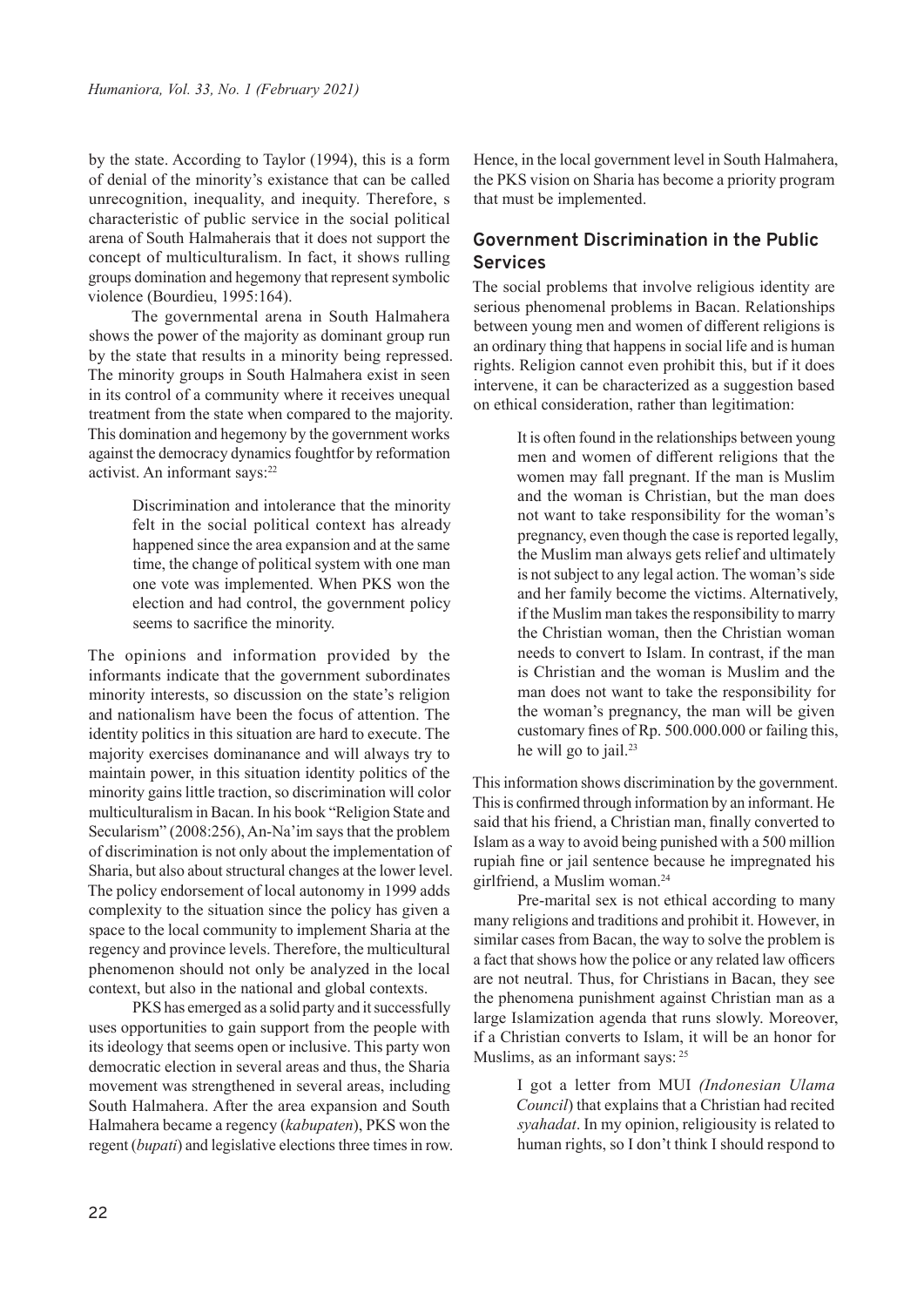the letter. I think the church also did not want the letter because the matter of embracing religion and converting is a private matter, and institutionally the church has no right to intervene.

A young informant explained this conversion and MUI sending the letter to the church as being a consequency of out of wedlock pregnancy with a fines was to avoid fines of as much as 500 million rupiah. If the man could not afford it, he would be jailed, without considering the case asone of love and liking each other, so finally the man chose to be a *muallaf* (convert to Islam).<sup>26</sup>

It can be seen from the data presented above how an authority uses certain capital by the majority. Regardless the ethicality the case , it shows how the majority has used itscapital, economic, social, cultural, and symbolic, to repress the minority. MUI, Sharia, law enforcement, and the 500 million rupiah fine are economic and social capital in Bourdieu's terminology, and a symbol capital of the majority's power. This subdued the minority and they became powerless with little choice but to convert to Islam and marry. In short, marrying is a form of responsibility for the action and becoming a *muallaf* is a strategy to avoid both legal and customary sanctions although there is no violation of law in the case. From Bourdieu, perspective this phenomenon is called strategy and trajectories. Strategy is understood as a practice with a certain orientation. As a product of habitus, strategy is an unconscious disposition and is dependent upon the position of the agent in the arena and upon the problem underlain the confrontation. Strategy builds the fight form of fight and the orientation of the solution. Trajectory is viewed as the result of a struggle and an effort to achieve symbolic capital in the arena and is observable through a network of relation, economy, culture, and society (Bourdieu, 2002: 109-110).

From the state's viewpoint, the government has handled the multicultural issues well and wisely because they acted in favor of the majority, so they view that they have enacted justice for all people. In fact, the government, as the state's representative, appears to be submissive and in favor of the interests of the majority group and has lost its independency and authority. Migdal (1998) says the state is in a weak situation meaning that the state function of social control keeps running through the law, but intervening with and penetrating society is a form of playing the process for the majority's interests. In Migdal's terminology (cf. Bourdieu, 1998:33), what is meant by majority is a certain group of civil society that has authority in the society (MUI).

Looking at the portrait of multicultural phenomena in South Halmahera, particularly in Bacan, a strong state

existence and authority is required. Citing Fukuyama (2005:38), the strong management, organizational, political, cultural and structural systems become urgent. Fukuyama's concept is similar to Bourdieu's concept (in Jenkins, 1992: 84-88) about any capital, whether social or cultural. Fukuyama's point about the cultural aspect (*keraton* or Sultanate) or a kind of capital in Bourdieu's terminology in the context of South Halmahera and also the multicultural condition of the regency should be considered by the South Halmahera government in making policies or regulations. This is also confirmed by Migdal (2001:47-53) that society does not consist of a single entity, but various identities and cultures.

## **CONCLUSION**

The following conclusions can be made from this analysis of dualism in the policy of South Halmahera's government on managing diversity in the Bacan Sultanate.

Firstly, multiculturalism is a factual social phenomenon that needs serious attention, although scientists claim that there is social power and capital in the management process of a flourishing, superior, and wealthy nation (Mahfud, 2009: 170). In fact, however, multiculturalism is a threat for management. This has manifested on global, national, and local levels. In the US, when the government issued racial policies that suppressed black people, Antony Richard (1995: 23) wrote in *The Color Problem* that, "The color problem is that it distinguishes one race from the other, when people establish social and psychological barriers, termed as color-bar, consisting of prejudice, racial-discrimination, and racial segregation." Richard's statement confirms that racial policies lead to domination and hegemonic practices that manifest themselves in intolerant behavior, enacted by the majority onto the minority (Goldberg, 1995: 5; Glazer: 1997: 34). A multicultural-phenomenonaffected policy, as scientists describe its occurrence globally, is also found in Indonesia at both the local and national levels, which discriminates against minorities such as Ahmadiyah, Sundawiwitan, Kaharingan, and others (Andries, 2014; Mulia, 2009; Pichard, 2011).

Secondly, the analysis confirms the threat of intolerant practices caused by this multicultural phenomenon. In Indonesia, ethnic and religious identities in the post-New Order era are often harnessed for political ends. This is precisely what the politicians in South Halmahera did. Interestingly enough, these politicians did not seem to take the spirit of local-based ethnicities into account when governing and formulating local policy, instead the religious Sharia dominates. These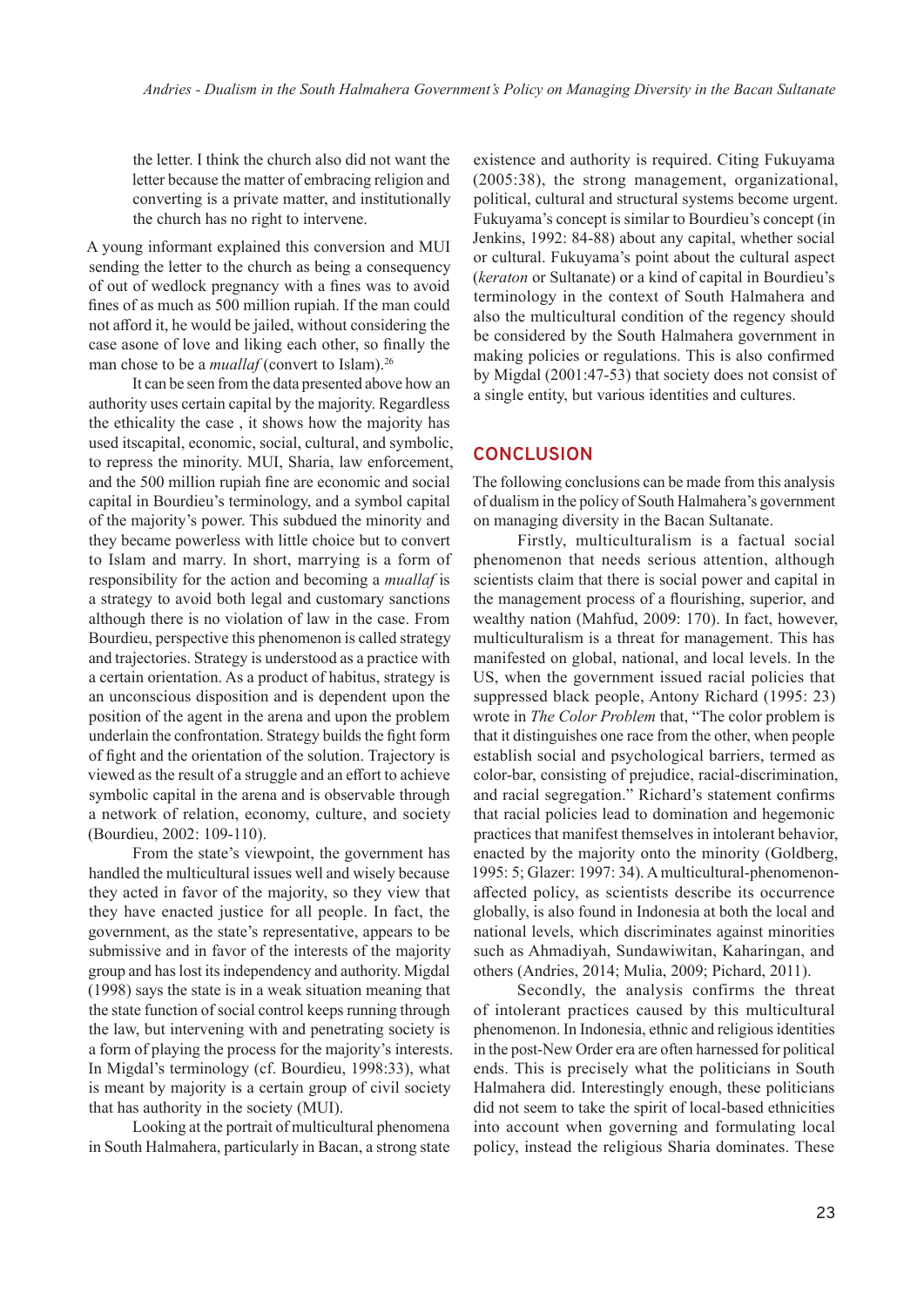developments are in accordance with Bourdieu's concept that arena, strategy, and capital lead to habitus.

 Thirdly, utilizing ethnic and religious identities in political contests leads to inherent risks in formulating policies, and moreso, in a multi-identity, pluralistic nation. The transformation in politics from representation to participation forces the practice of transactional politics to rise. This new system significantly benefits the majority for transactions, giving political parties and their constituents bargaining power. To enhance ability, agreements or transactions should be considered. This was what the Social Justice Party (or PKS) did in South Halmahera, where Muslims are the majority. After winning in the local election, PKS applied Sharia-based regulations. This confirms Bordieu's dynamic concept of habitus and trajectory. This research showed that habitus, capital, strategy, and trajectory are urgent forms of power for every politician.

Fourthly, in a transactional political system, politicians will obtain significant votes if they prioritize a certain group's interests. Consequently, the politics of identity become stronger and turn into domination and hegemonic practices that discriminate against the minority. This, in turn, is manifested in the form of intolerance in every policy and threatens diversity management locally and nationally. In the end, multiculturalism, which, according to Farelly, is not a threat and should not be a problem, becomes a never-ending problematic situation. This study has also given a better picture of the minority, which always initiates the practice of tolerance.

## **ENDNOTES**

- 1) Interview with informant initial E, August, 2018
- 2) Interview with informant initial H, August, 2018
- 3) Interview with informant initial T, H, August 2018
- 4) Interview with informant initial H, T, Z, August, 2018
- 5) Interview with informant initial, H, August, 2018
- 6) Interview with informant initial T, August, 2018
- 7) Interview with Informant initial H, T, August, 2018
- 8) Interview with Informant, initial H, August, 2018
- 9) Interview with informant initial H, August, 2018.
- 10) Interview with informant initial H, August, 2018
- 11) Interview with informant initial H, August, 2018
- 12) Interview with informant initial N, August, 2018.
- 13) Interview with informant, initial J, August, 2018.
- 14) Interview with informant initial J, P. August, 2018.
- 15) Interview with informant Initial T, August, 2018.
- 16) Interview with a member of educational Institution,

August, 2018

- 17) Interview with the Secretary of the Local Education Department, August, 2018
- 18) Interview with the Secretary of the Local Education Department, August, 2018
- 19) Interview with GMKI member , and religious figure, August, 2018
- 20) Interview with Informant initial, Y, W, August, 2018
- 21) Interview with informant initial G, August, 2018.
- 22) Interview with Informant initial, N, August, 2018.
- 23) Interview with informant initial J, August, 2018.
- 24) Interview with informant initial W, August, 2018.

#### **BIBLIOGRAPHY**

- Ach. Basyir (2014)*.* Ideologi Politik Dilematis Partai Keadilan Sejahtera (PKS) antara Gerakan Tarbiyah dan Pragmatisme. *IN RIGHT: Agama dan Hak Azazi Manusia, 3*(2), 237-258.
- Achmad Mukhsin (2019). A Hermeneutical Analysis on Fatwa of the Council of Indonesian Ulama Dealing with Discriminating Shia in Indonesia*. Madania, 23*(1), 33-46. doi: 10.29300/madania.v23i1.1751.
- Andries, Flavius Floris (2019). Politic of Identity: Between Conflict and Compromise to Construct the Social Identity: Case Study toward the wearing of hijab by the Chrsitian women studies while Serving as paskibraka in Halmahera Selatan. *Proceding International, Gender and Women Studies*. theicrd. org/pdf.GWS2019.
- Andries, Flavius Floris (2014). Minoritas Dalam Masyarakat Majemuk: Pengelolaan Keragaman Agama Di Indonesia Pasca Orde Baru. *Dissertation*. Yogyakarta: UGM.
- An-Na'im Abdullah Ahmed (2008). *Islam And The Secular State*. USA: Harvard University Press.
- Betrand, Jacques (2004). *Nationalism and Ethnic Conflict in Indonesia*. USA: Cambridge University Press.
- Bourideu Pierre (1993). *The Field of Cultural Production: essays on Art Literature*. Cambridge: Politiy Press.
- Bourideu Pierre (2002). *Distinction: A Social Critique of the Judgment of Taste*. Cambridge: Harvard University Press.
- Bourideu Pierre (2010)*. Outline of a Theory of Practice*. Canbridge: Cambridge University Press.
- Farrely Collin (2004). *Contemporary Political Multiculturalism*. London: Sage Publication.
- Fukuyama Francis (2005). *State Building: Governance and World Order in the Twenty First Century*. USA: Cornel University.
- Goldberg, David (1995)*. The Multiculturalism: A Critical Reader*. Cambridge: Blackwell Publishher Inc.